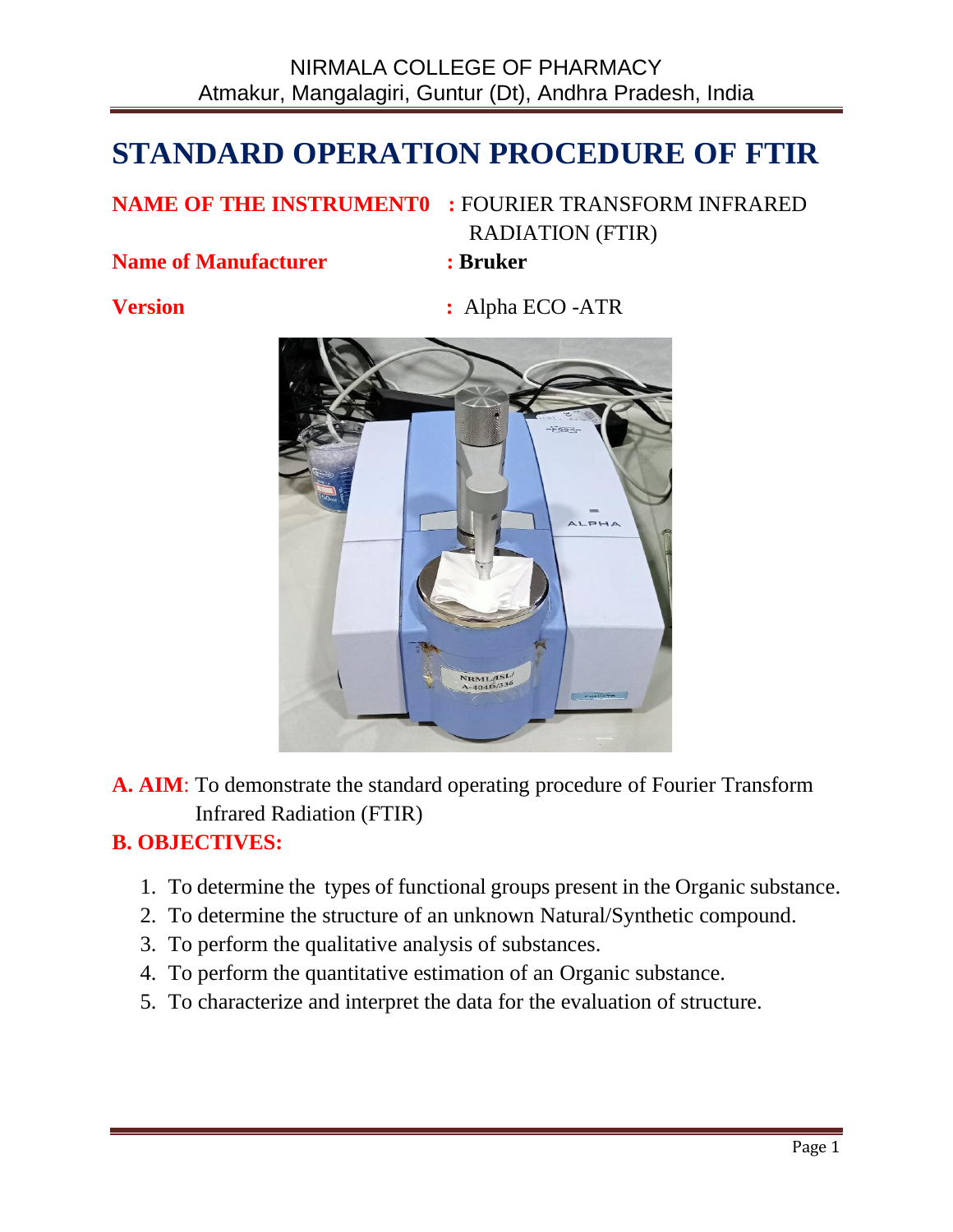# **C. PRINCIPLE:**

- The absorption of Infra-red radiations causes an excitation of molecule from a lower to the higher vibrational level. We know that each vibrational level is associated with a number of closely spaced rotational levels.
- The Infra-red spectra are considered as vibrational-rotational spectra. All bonds in a molecule are not capable of absorbing infra-red energy but only those bonds which are accompanied by a change in dipole moment will absorb in the infra-red region.
- Such vibrational transitions which are accompanied by a change in the dipolemoment of the molecule are called infra-red region.
- On the other hand, the vibrational transitions which are not accompanied by a change in dipole-moment of the molecule are not directly observed and these are Infra-red inactive.

## **Types of Vibrations:**

- 1. **Stretching.** In this type of vibrations, the distance between the two atoms increases or decreases but the atom remains in the same bond axis.
- 2. **Bending.** In this type of vibrations, the positions of the atoms change with respect to the original bond axis.

The various stretching and bending vibrations of a bond occur at certain quantised frequencies.

### **Types of stretching vibrations:**

There are two types of stretching vibrations:

**Symmetric stretching**: In this type, the movement of the atoms with respect to a particular atom in a molecule is in the same direction.

**Asymmetric stretching**: In these vibrations, one atom approaches the central atom while the other departs from it.

### **Types of bending vibrations:** (Deformations).

Bending vibrations are of four types:

**Scissoring:** In this type, two-atoms approach each other.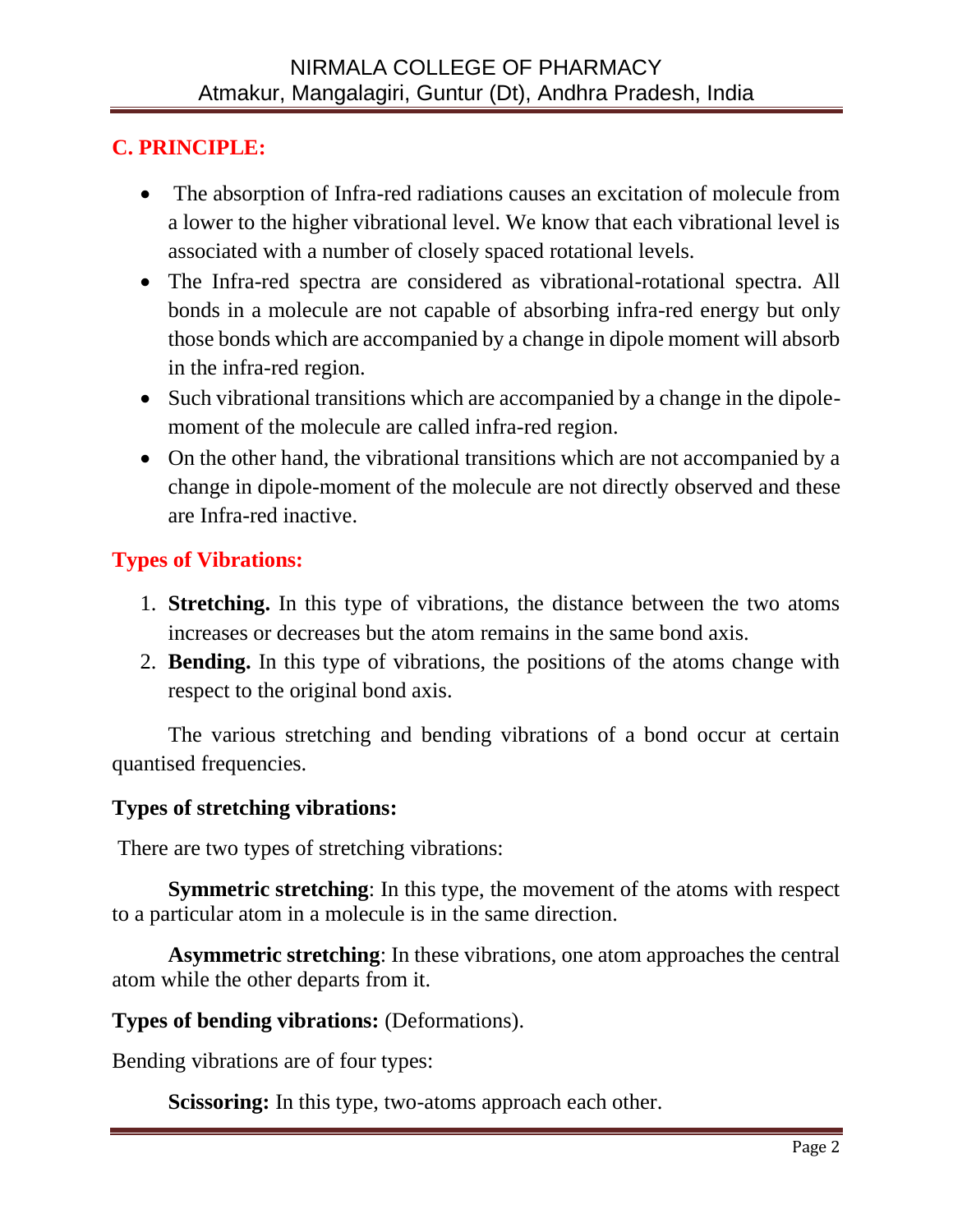**Rocking:** In this type, the movement of the atoms takes place in the same direction.

**Wagging:** Two atoms move 'up and down' the plane with respect to the central atom.

**Twisting:** In this type, one of the atoms moves up the plane while the other moves down the plane with respect to the central atom.



# **D. SCHEMATIC DIAGRAM:**

# **E. STANDARD OPERATING SYSTEM:**

- 1. Switch ON PC and printer.
- 2. Remove sample if any and Switch ON Alpha FTIR and wait for 10 minutes. (For source warm up). After 10 minutes of warm up time LED on the Spectrometer will turn to full green, now open OPUS Software and it prompts for Password.
- 3. Enter Password and Click Login.
- 4. Software will display license Information, click on OK.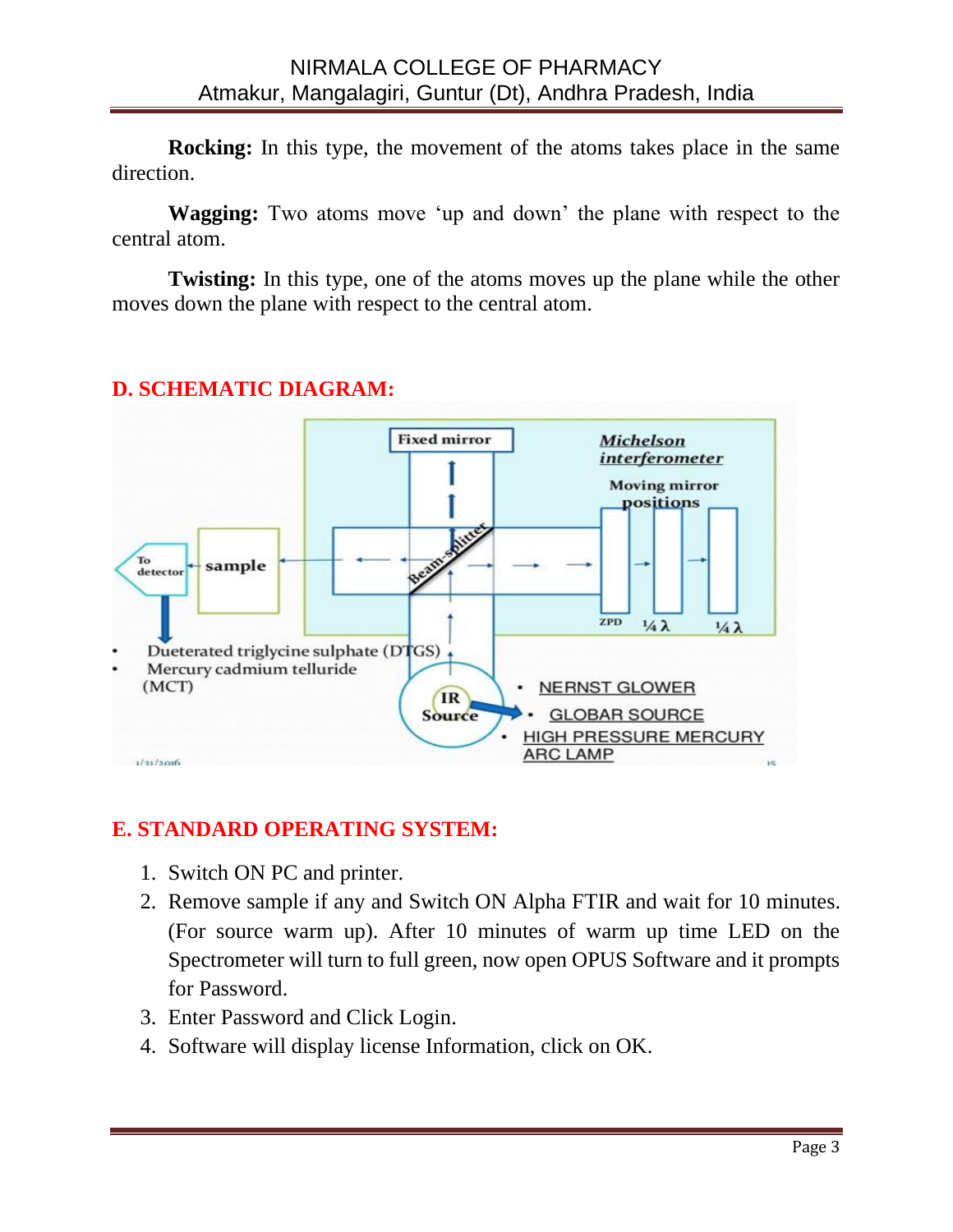### NIRMALA COLLEGE OF PHARMACY Atmakur, Mangalagiri, Guntur (Dt), Andhra Pradesh, India

- 5. Select Experiment file (Go to Measurement click down arrow Select Setup Measurement select Load and load Transmission. XPM Experiment then click save & Exit).
- 6. Enter Sample Name & Batch No.
- 7. Now without keeping any sample collect Back Ground and place the sample then Click Collect Sample Spectrum.
- 8. Click Measurement Button, software prompts to enter Sample Name and Sample Form (Batch. No)
- 9. Now collected spectrum will be displayed on the Screen.
- 10.Now go to Peak Picking to annotate peak Labels (Drag the cursor up to required level and click Store.
- 11.Now take printout by clicking Quick Print.
- 12.To overlay two spectrums First Load Two Spectrums (Sample & Standard) to the Window, and adjust distance between two spectrums by right clicking mouse and select Shift Whole curve then drag any of the spectrum to differentiate both the spectrums and then click Quick Print.

## **F. FTIR COMPONENTS:**

### **1.Radiation source**

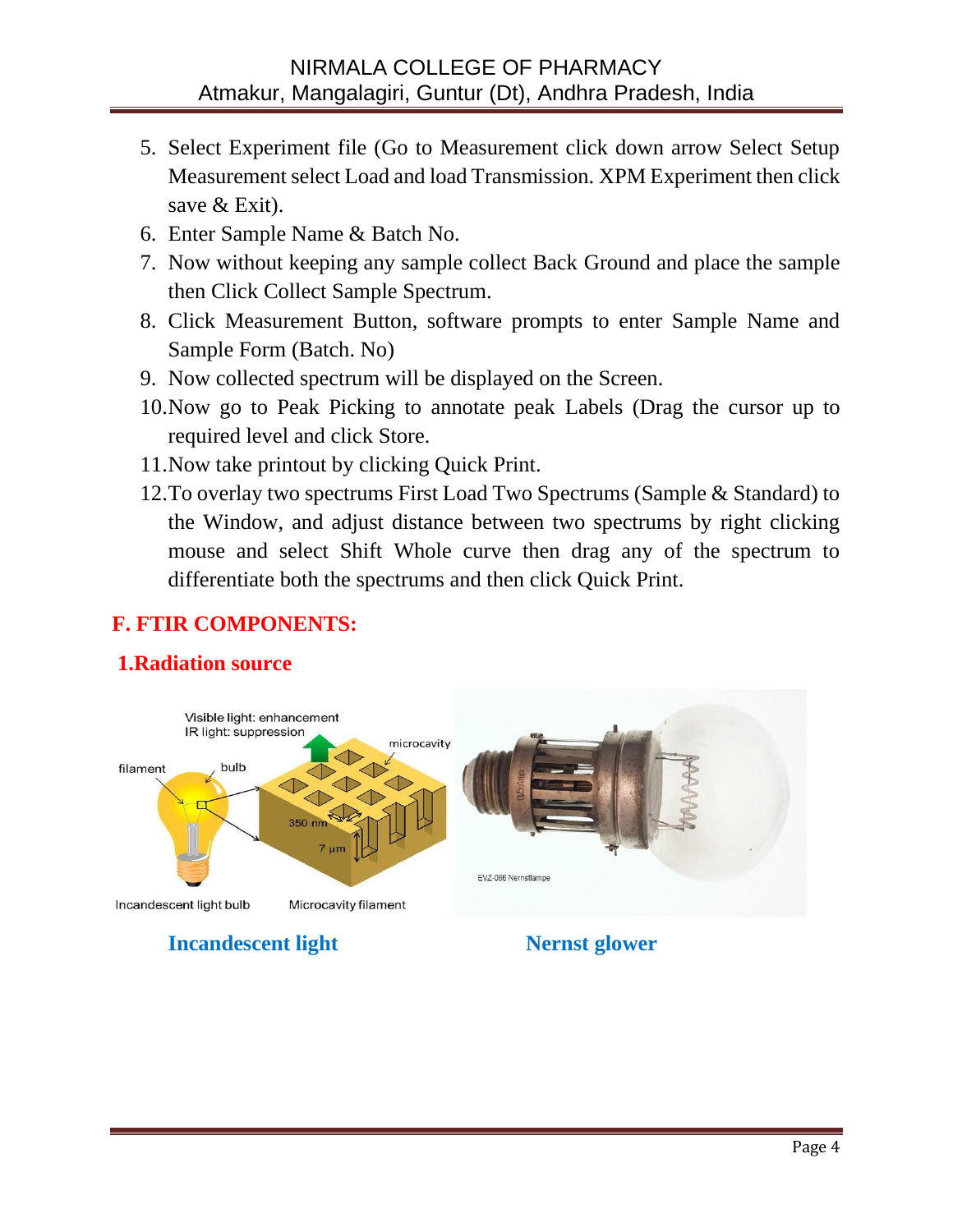

### **High pressure mercury arc**

## **2. Interferometer**



# **Michelson interferometer**

**3. Detector** 



# **Polyelectric detector**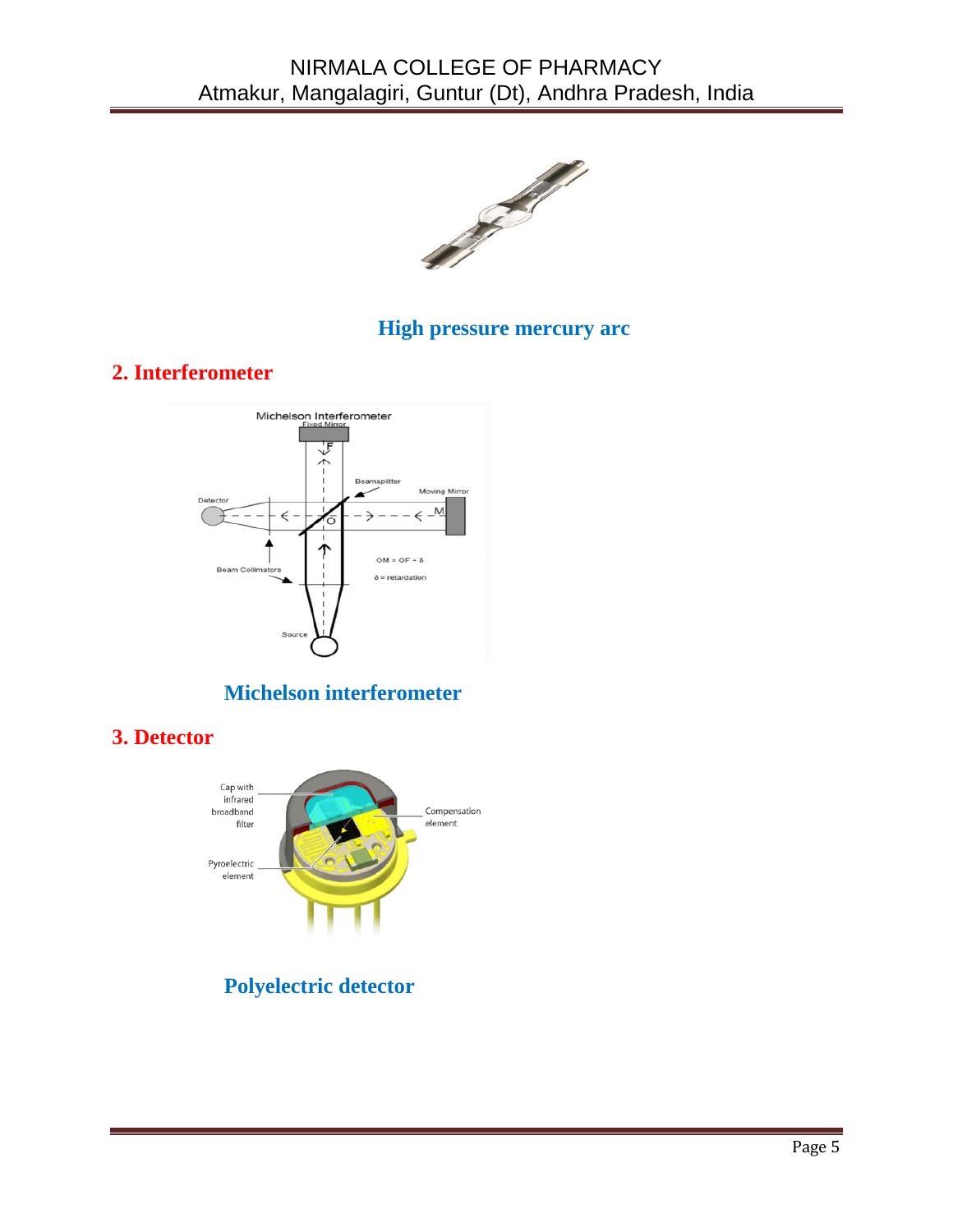## **G. SAFETY INFORMATION:**

- 1. When using the EGA-TGA Cell remember that it is hot. The cell and the line from the TGA to the cellare operated at  $200^{\circ}$ C.
- 2. When using the EGA-TGA cell please remember to turn off the heater by pressing the down arrow on the controller until the set point reads "off". You will be shown how to do this during training.
- 3. User are NOT cleared to change out fixtures. Only lab personnel are allowed to install or remove the ATR, the pellet holder, the EGA-TGA Cell or any other fixtures. We recommend that you notify lab personnel the day before your scheduled measurement to ensure it is ready.
- 4. For measuring KBr pellets: Users are expected to make/have their own pellet equipment. This includes the punch and die, the KBr, mortar and pestle, and any other equipment you deem necessary.
- 5. Do not attempt to "fix" or adjust or calibrate any part of the instrument or software. If you need a different configuration, please notify lab personnel of your specific needs and we will make every attempt to accommodate you.

# **H. APPLICATIONS:**

- 1. Identification of an organic compound.
- 2. Used to determine the structure of an unknown compound.
- 3. To perform the qualitative analysis of functional group.
- 4. To distinguish between the types of hydrogen bonding.
- 5. Helps to make the quantitative estimation of an organic mixture.
- 6. This technique is quite useful for studying chemical reactions.



7. Study of Keto-enol tautomerism.

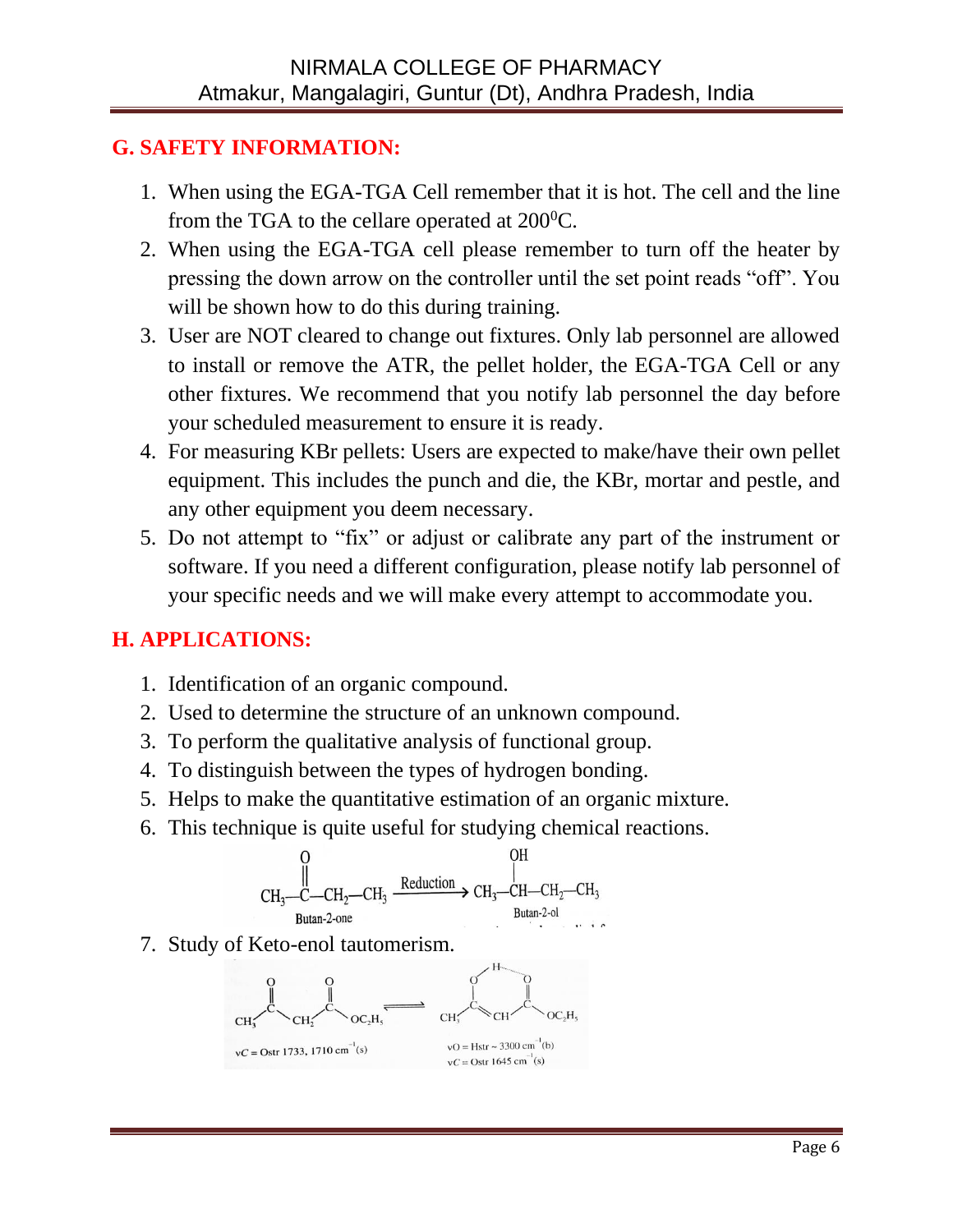- 8. This technique is also useful to establish the structure of complex molecule.
- 9. This technique is quite useful in determining the relative stability of various conformations of cycle compounds.



10.Geometrical isomerism - This technique clearly makes a distinction between cis and trans isomers.



11.Rotational isomerism – Infra red spectroscopy helps in the determination of Gauche and staggered conformations.



12.Detection of impurities in a compound.

### **I. REFERENCES**

- 1. [https://www.google.com/url?sa=t&source=web&rct=j&url=https://w](https://www.google.com/url?sa=t&source=web&rct=j&url=https://www.thermofisher.com/in/en/home/industrial/spectroscopy-elemental-isotope-analysis/spectroscopy-elemental-isotope-analysis-learning-center/molecular-spectroscopy-information/ftir-information/ftir-applications.html&ved=2ahUKEwib9tKd_e_2AhWYT2wGHQLHAE0QFnoECBoQAQ&usg=AOvVaw1hfipZPhYTViq_uU_gUBIW) [ww.thermofisher.com/in/en/home/industrial/spectroscopy-elemental](https://www.google.com/url?sa=t&source=web&rct=j&url=https://www.thermofisher.com/in/en/home/industrial/spectroscopy-elemental-isotope-analysis/spectroscopy-elemental-isotope-analysis-learning-center/molecular-spectroscopy-information/ftir-information/ftir-applications.html&ved=2ahUKEwib9tKd_e_2AhWYT2wGHQLHAE0QFnoECBoQAQ&usg=AOvVaw1hfipZPhYTViq_uU_gUBIW)[isotope-analysis/spectroscopy-elemental-isotope-analysis-learning](https://www.google.com/url?sa=t&source=web&rct=j&url=https://www.thermofisher.com/in/en/home/industrial/spectroscopy-elemental-isotope-analysis/spectroscopy-elemental-isotope-analysis-learning-center/molecular-spectroscopy-information/ftir-information/ftir-applications.html&ved=2ahUKEwib9tKd_e_2AhWYT2wGHQLHAE0QFnoECBoQAQ&usg=AOvVaw1hfipZPhYTViq_uU_gUBIW)[center/molecular-spectroscopy-information/ftir-information/ftir](https://www.google.com/url?sa=t&source=web&rct=j&url=https://www.thermofisher.com/in/en/home/industrial/spectroscopy-elemental-isotope-analysis/spectroscopy-elemental-isotope-analysis-learning-center/molecular-spectroscopy-information/ftir-information/ftir-applications.html&ved=2ahUKEwib9tKd_e_2AhWYT2wGHQLHAE0QFnoECBoQAQ&usg=AOvVaw1hfipZPhYTViq_uU_gUBIW)[applications.html&ved=2ahUKEwib9tKd\\_e\\_2AhWYT2wGHQLHA](https://www.google.com/url?sa=t&source=web&rct=j&url=https://www.thermofisher.com/in/en/home/industrial/spectroscopy-elemental-isotope-analysis/spectroscopy-elemental-isotope-analysis-learning-center/molecular-spectroscopy-information/ftir-information/ftir-applications.html&ved=2ahUKEwib9tKd_e_2AhWYT2wGHQLHAE0QFnoECBoQAQ&usg=AOvVaw1hfipZPhYTViq_uU_gUBIW) [E0QFnoECBoQAQ&usg=AOvVaw1hfipZPhYTViq\\_uU\\_gUBIW](https://www.google.com/url?sa=t&source=web&rct=j&url=https://www.thermofisher.com/in/en/home/industrial/spectroscopy-elemental-isotope-analysis/spectroscopy-elemental-isotope-analysis-learning-center/molecular-spectroscopy-information/ftir-information/ftir-applications.html&ved=2ahUKEwib9tKd_e_2AhWYT2wGHQLHAE0QFnoECBoQAQ&usg=AOvVaw1hfipZPhYTViq_uU_gUBIW)
- 2. [https://rtilab.com/techniques/ftir-analysis/#:~:text=FTIR%20analysis](https://rtilab.com/techniques/ftir-analysis/#:~:text=FTIR%20analysis%20is%20used%20to,extraction%20from%20a%20polymer%20matrix) [%20is%20used%20to,extraction%20from%20a%20polymer%20matr](https://rtilab.com/techniques/ftir-analysis/#:~:text=FTIR%20analysis%20is%20used%20to,extraction%20from%20a%20polymer%20matrix) [ix](https://rtilab.com/techniques/ftir-analysis/#:~:text=FTIR%20analysis%20is%20used%20to,extraction%20from%20a%20polymer%20matrix)
- 3. https://www.sciencedirect.com/topics/engineering/fourier-transforminfrared-spectrometer#:~:text=FTIR%20spectrometers%20rely %20 on %20the, a%20narrow%20band%20of%20frequencies
- 4. Elementary Organic spectroscopy by *Y.R. Sharma, revised edition, pg.no. 76,77 & 144-147*